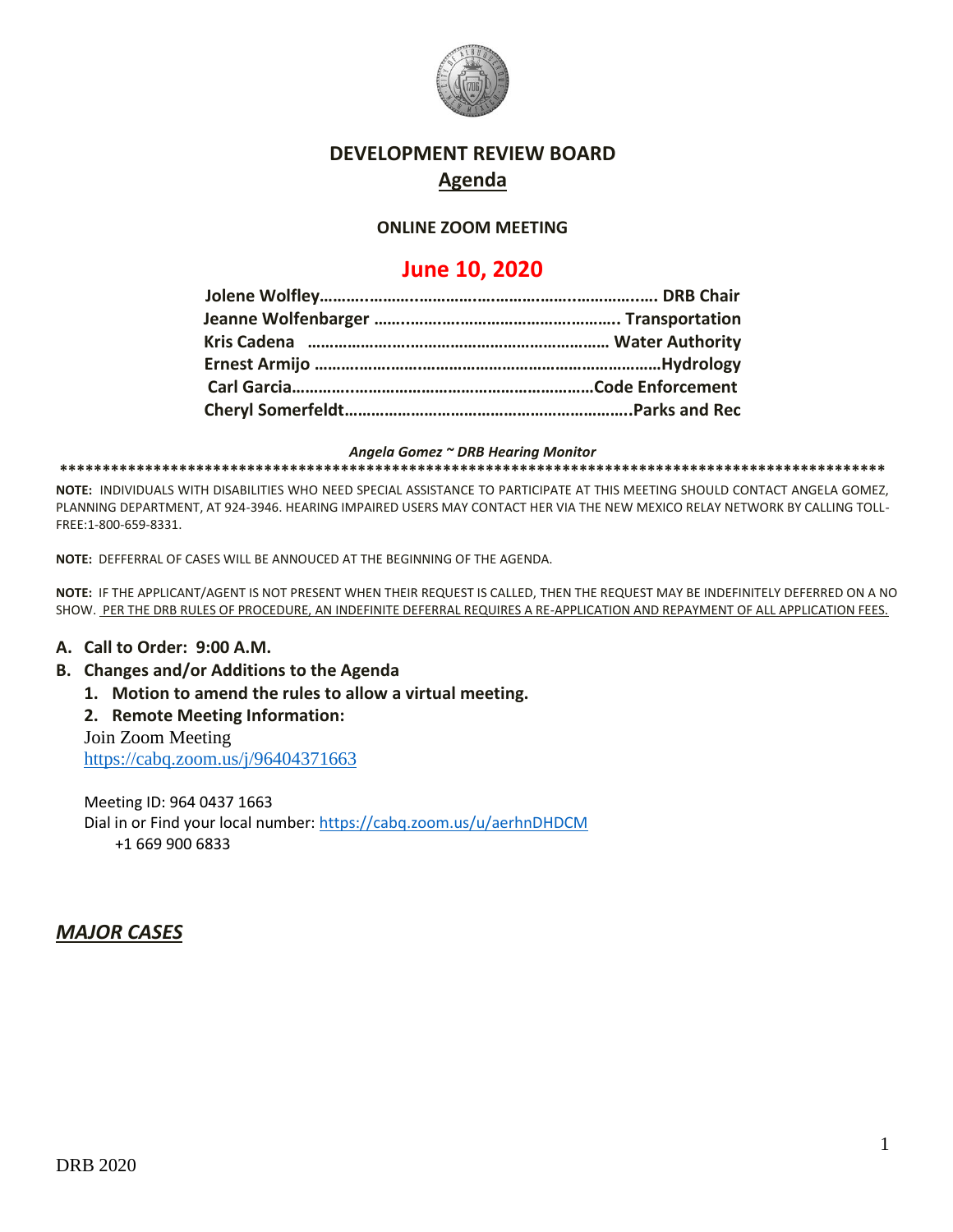| <b>Project # PR-2018-001326</b><br>SD-2020-00083 - EXTENSION OF<br><b>IMPROVEMENTS AGREEMENT</b><br>(1 YEAR E-IIA)                         | MARK GOODWIN & ASSOCIATES, PA agent(s) for EASTSIDE<br><b>DEVELOPMENT, INC.</b> requests the aforementioned<br>action(s) for all or a portion of: TRACT A, 1-A-1 (TRACTS J,<br>K, L, M and O and ALL LOTS, P1, BLOCKS 1-20, JUAN TABO<br>HILLS ESTATES,) zoned PD, located on JUAN TABO HILLS<br>BLVD between JUAN TABO BLVD and TIJERAS ARROYO,<br>containing approximately 98.4699 acre(s). (M-21)<br>PROPERTY OWNERS: EASTSIDE DEVELOPMENT, INC.<br>REQUEST: 1 YEAR EXTENSION - IIA PROCEDURE "B"     |
|--------------------------------------------------------------------------------------------------------------------------------------------|----------------------------------------------------------------------------------------------------------------------------------------------------------------------------------------------------------------------------------------------------------------------------------------------------------------------------------------------------------------------------------------------------------------------------------------------------------------------------------------------------------|
| Project # PR-2019-002571<br>SD-2020-00097 - VACATION OF PUBLIC<br><b>EASEMENT</b><br>SD-2020-00098 - VACATION OF PUBLIC<br><b>EASEMENT</b> | <b>DENNIS LORENZ</b> agent(s) for PHILLIP PICKARD - DCLP<br>TRUST request(s) the aforementioned action(s) for all or a<br>portion of: NORTHWEST CORNER, NEW MEXICO STATE<br>HIGHWAY DEPARTMENT, TRACT A UNIT A, NORTH<br>ALBUQUERQUE ACRES, zoned NR-LM, located at 7550 PAN<br>AMERICAN between SAN FRANCISCO NE and DEL REY AVE<br>NE, containing approximately 0.14 acre(s). (D-18)                                                                                                                   |
| <b>MINOR CASES</b>                                                                                                                         | <b>PROPERTY OWNERS: PHILLIP PICKARD</b><br>REQUEST: VACATION OF PUBLIC DRAINAGE AND UTILITY EASEMENTS                                                                                                                                                                                                                                                                                                                                                                                                    |
| Project # PR-2019-002332<br>SD-2020-00085 - PRELIMINARY/FINAL<br><b>PLAT</b>                                                               | ARCH + PLAN LAND USE CONSULTANTS agent(s) for FRANK<br>& MARY PADILLA request(s) the aforementioned action(s)<br>for all or a portion of: MAP 38 300-A2B1A, LANDS OF<br>MASTER, BORIN AND MEMMER zoned R-A, located at<br>2737 CARSON RD NW between MONTOYA ST NW and RIO<br><b>GRAND BLVD NW, containing approximately 0.92acre(s).</b><br>$(H-12)$                                                                                                                                                     |
|                                                                                                                                            | <b>PROPERTY OWNERS: FRANK &amp; MARY PADILLA</b><br><b>REQUEST: CREATE 2 LOTS FROM ONE EXISTING LOTS</b>                                                                                                                                                                                                                                                                                                                                                                                                 |
| Project # PR-2020-003638<br>SD-2020-00101 - PRELIMINARY/FINAL<br><b>PLAT</b><br>VA-2020-00146 - VARIANCE<br>VA-2020-00147 - VARIANCE       | JAG PLANNING & ZONING LLC - JUANITA GARCIA agent(s)<br>for <b>BRIAN TYREE</b> request(s) the aforementioned action(s)<br>for all or a portion of: LOTS 5 thru 9 BLOCK 4, MONTE<br>VISTA ADDITION zoned MX-M, located at 3710 & 3716<br><b>CAMPUS BLVD NE between AMHERST DR NE and CARLISLE</b><br>BLVD NE, containing approximately 0.2005 acre(s). (K-16)<br>PROPERTY OWNERS: BRIAN TYREE and SANDRA MCDONALD<br><b>REQUEST:</b> CREATE 1 LOT FROM 5, SIDEWALK VARIANCE ALLEY WIDTH<br><b>VARIANCE</b> |
|                                                                                                                                            |                                                                                                                                                                                                                                                                                                                                                                                                                                                                                                          |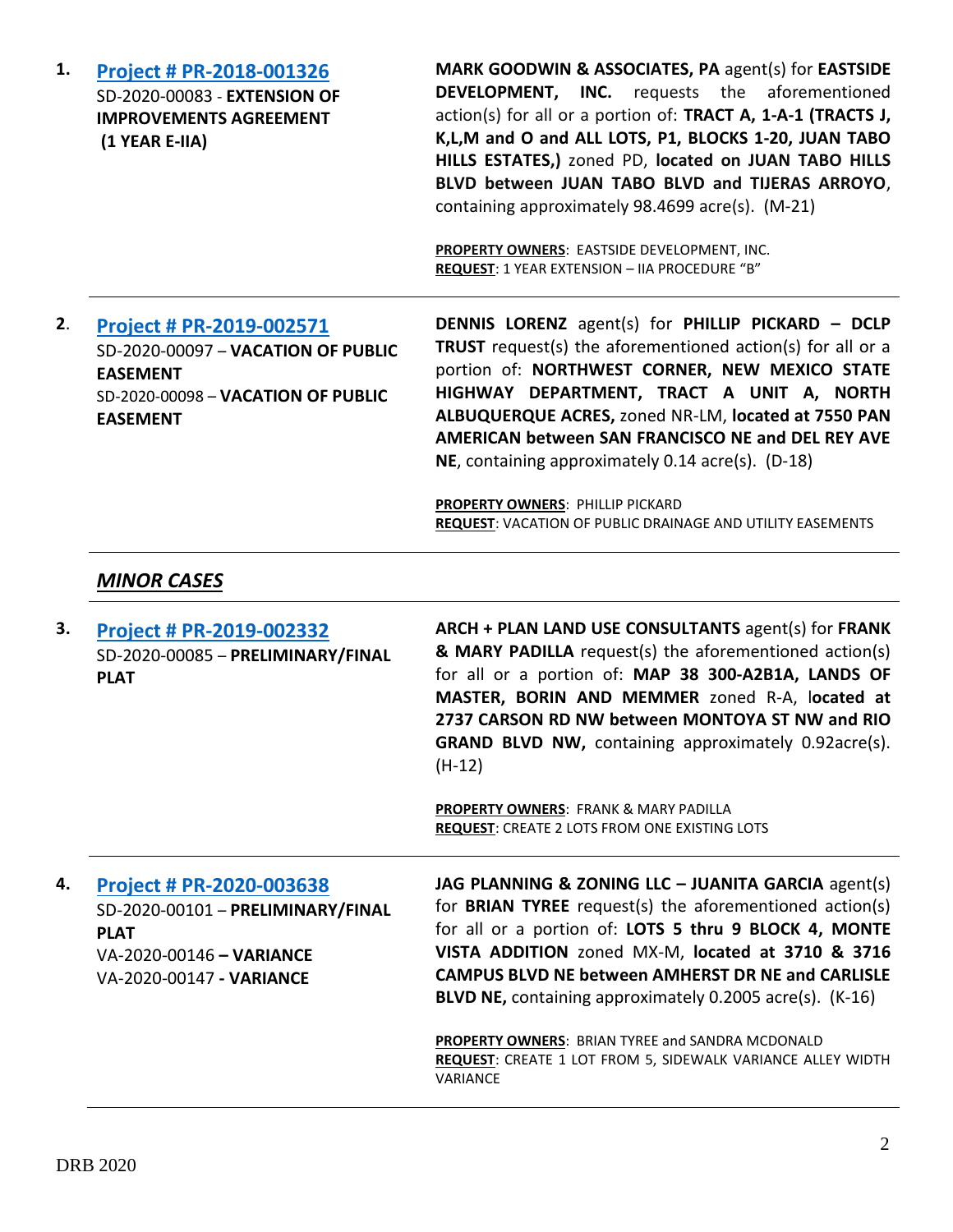| 5. | Project # PR-2019-002281<br>SD-2020-00100 - PRELIMINARY/FINAL<br><b>PLAT</b><br>VA-2020-00145 - VARIANCE TO STREET<br><b>WIDTH</b> | JAG PLANNING & ZONING LLC agent(s) for JOE AZAR -<br>AZAR PROPERTIES LLC request(s) the aforementioned<br>action(s) for all or a portion of: LOT 86, LOS ALAMOS<br>ADDITION, zoned MX-T, located at 321 SANDIA RD NW<br>and MONTANO RD NW and OSUNA RD NW, containing<br>approximately 0.771 acre(s). (F-14)<br>PROPERTY OWNERS: AZAR PROPERTIES LLC<br>REQUEST: PRELIMINARY and FINAL PLAT, VARIANCE TO DPM STREET<br>WIDTH INFRASTRUCTURE LIST                                                                                                                                            |
|----|------------------------------------------------------------------------------------------------------------------------------------|---------------------------------------------------------------------------------------------------------------------------------------------------------------------------------------------------------------------------------------------------------------------------------------------------------------------------------------------------------------------------------------------------------------------------------------------------------------------------------------------------------------------------------------------------------------------------------------------|
| 6. | <b>Project # PR-2019-001935</b><br>VA-2020-00128 - WAIVER TO IDO<br>$5-5(l)(1)(e)$                                                 | JACQUELINE FISHMAN, AICP agent(s) for GARY HINES<br>request(s) the aforementioned action(s) for all or a portion<br>of: 38A BLOCK A, SOMBRA DEL MONTE zoned MX-L,<br>located at 2505 WYOMING BLVD NE between MENAUL<br>BLVD and CANDELARIA RD, containing approximately<br>$0.4364$ acre(s). (H-19)<br><b>PROPERTY OWNERS: HINES LLC</b><br>REQUEST: DRIVE THRU OR DRIVE UP FACILITY DESIGN                                                                                                                                                                                                 |
| 7. | Project # PR-2020-003659<br>SD-2020-00089 - PRELIMINARY/FINAL<br><b>PLAT</b>                                                       | CSI - CARTESIAN SURVEYS INC. agent(s) for PRESBYTERIAN<br><b>HEALTHCARE SERVICES</b> request(s) the aforementioned<br>action(s) for all or a portion of: LOTS 1 and 2, KASEMAN<br>MEDICAL PLAZA, Lots 1,2, and N'ly 1/2 of LOT 3, EAST END<br>ADDITION, zoned MX-M, located at 8324 CONSTITUTION<br>PL NE between WYOMING BLVD NE and KASEMAN CT NE,<br>containing approximately 1.4113 acre(s). (J-19) [Deferred from<br>$6/3/20$ ]<br>PROPERTY OWNERS: PRESBYTERIAN HEALTHCARE SERVICES<br><b>REQUEST: INTERIOR LOT LINE ELIMINATION TO CREATE ONE LOT FROM</b><br><b>5 EXISTING LOTS</b> |

# *SKETCH PLAT*

| 8. | <b>Project # PR-2020-003918</b><br>PS-2020-00052 - SKETCH PLAT | MICHELLE NEGRETTE, STRATA DESIGN agent(s) for JOHN<br>AND JASMINE PITCHER request(s) the aforementioned<br>action(s) for all or a portion of: C-1-A & C-2-A-1-A-1, zoned<br>R-1D, located on SAN ANTONIO between MONTGOMERY<br>and TRAMWAY containing approximately 1.7 acre(s).<br>$(E-22)$ |
|----|----------------------------------------------------------------|----------------------------------------------------------------------------------------------------------------------------------------------------------------------------------------------------------------------------------------------------------------------------------------------|
|    |                                                                | <b>PROPERTY OWNERS: SAUVIGNON HOMEOWNERS</b><br><b>REQUEST: SKETCH PLAT REVIEW AND COMMENT</b>                                                                                                                                                                                               |